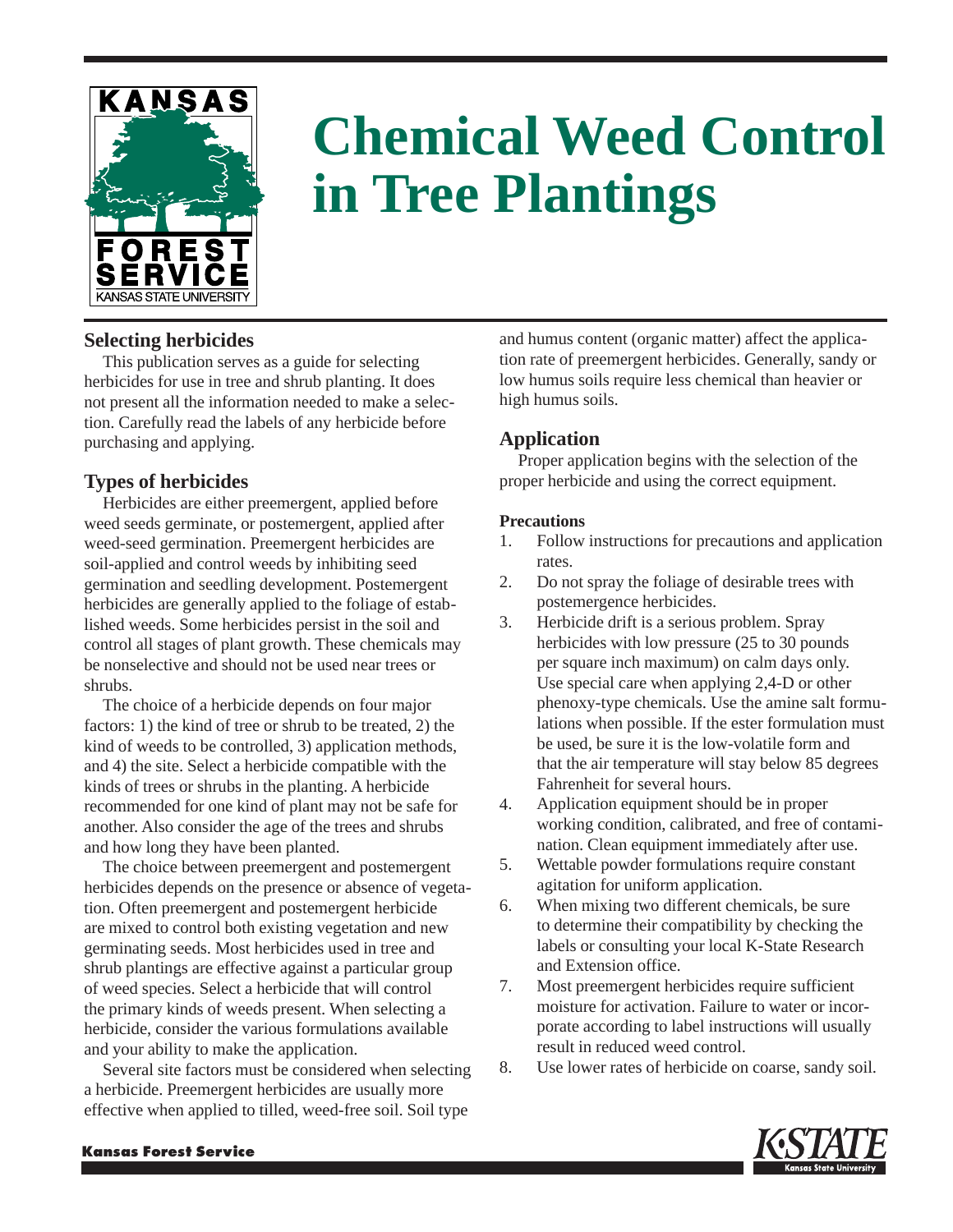#### **Preplant weed control**

Weed control efforts can begin before trees or shrubs are planted. This should be a standard practice when hard-to-control, perennial weeds, such as bindweed, are present. Preplant weed control practices may include growing a cover crop, repeated preplant cultivation, chemical fallow with certain nonselective herbicides, or combinations of these methods.

Often trees and shrubs are planted in areas with established vegetation that you may not want to destroy completely. In such a situation, a nonselective, nonresidual herbicide should be applied in 4-foot-wide strips or in 4-foot-diameter circles where the trees or shrubs are to be planted. One important advantage of preplant weed control is that certain effective herbicides that are harmful to trees and shrubs can be easily and safely applied.

#### **Application procedure**

Trees are usually planted on a wide spacing, making either band or spot herbicide treatment most practical. With young trees, a band treatment should be 2 to 4 feet wide (12 to 24 inches on each side of the trees). Band treatments are more efficiently applied with power spray equipment, and while they do require more spray material than spot spraying, they require less labor.

Spot treatments are ideally suited for small plantings with widely spaced trees or when hand sprayers or small power sprayers are used. With young trees, a spot treatment should consist of a 2- to 4-foot-diameter circle around each tree. Directed herbicide sprays can be most safely applied with handheld sprayers. A stovepipe or other protective shield may be placed around the tree while spraying to protect it from herbicide damage. One suggestion is to create a slit along the entire length of the shield (up one side) so the pipe can be widened and placed around the seedling rather than having to slide the shield over the seedling. By doing so, the likelihood of the seedling coming in contact with any residual herbicide on the shield is reduced.

#### **Calibration**

Accurate calibration is the only way to know your actual application rate. If too much herbicide is applied, injury to desirable plants will occur. However, if too little herbicide is applied, the result will be ineffective weed control. Some herbicides have a narrow window of tolerance between the two consequences; therefore calibration should be checked every time chemicals or application rates change. Nozzle tips should be clean, checked for wear or changes in discharge patterns, and appropriate for the sprayer being used.

#### **Handheld sprayers**

Uniform application and distribution is difficult with garden-type sprayers or small power sprayers. Both application rate and spray distribution will vary with changes in spray tank pressure, and nozzle height and speed over the area being treated.

Special care is needed when applying selective, soil-active chemicals, such as preemergence herbicides, because overlapping of spray swaths or concentration of spray material near the trees can cause injury. Uniform application is particularly difficult with spot treatments. To increase application uniformity, the applicator should first practice making spot treatments by spraying water on a warm, bare surface such as a concrete slab and observing the spray pattern. The areas that dry last received the most spray.

To calibrate, determine the total amount of spray solution needed to treat the area and the amount of herbicide product to be used in the spray. Start with a full tank of water and spray a measured area of  $\frac{1}{100}$  acre (436 square feet). Establish a constant spraying pattern and pressure, and proceed as if you were actually spraying trees.

When planning to make spot treatments, spray 35, 4-foot-diameter circles (total area about 436 square feet). After spraying the measured area, refill the spray tank to determine water used. The number of gallons used times 100 is the number of gallons per acre the sprayer is applying at the speed you walked and the pressure you used. If, for example, you used ½ gallon of water to spray 436 square feet, the sprayer delivery rate is 50 gallons per acre.

To calculate the amount of spray needed: determine the size of the area to be treated (5,000 square feet) and multiply by the amount of water used in calibration plot (½ gallon) and divide by the size of calibration plot in square feet (436 square feet) as follows:

5,000 ft<sup>2</sup>  $\times$  0.5 gal  $\frac{11 \times 0.5 \text{ g}}{436 \text{ ft}^2}$  = 5.73 gallons = 5 gal 3 quarts

#### **Herbicide calculations**

Assume the sprayer applied 50 gallons per acre, and you want to mix only 1 gallon of spray.

*Example 1.* You want to apply  $\frac{1}{2}$  pound active ingredient per acre of a material with 4 pounds active ingredient per gallon.

<sup>1</sup>/2 pound per acre  $\div$  4 pounds per gallon = <sup>1</sup>/8 gallon per  $\text{acre} = 1$  pint per acre = 16 fluid ounces per acre.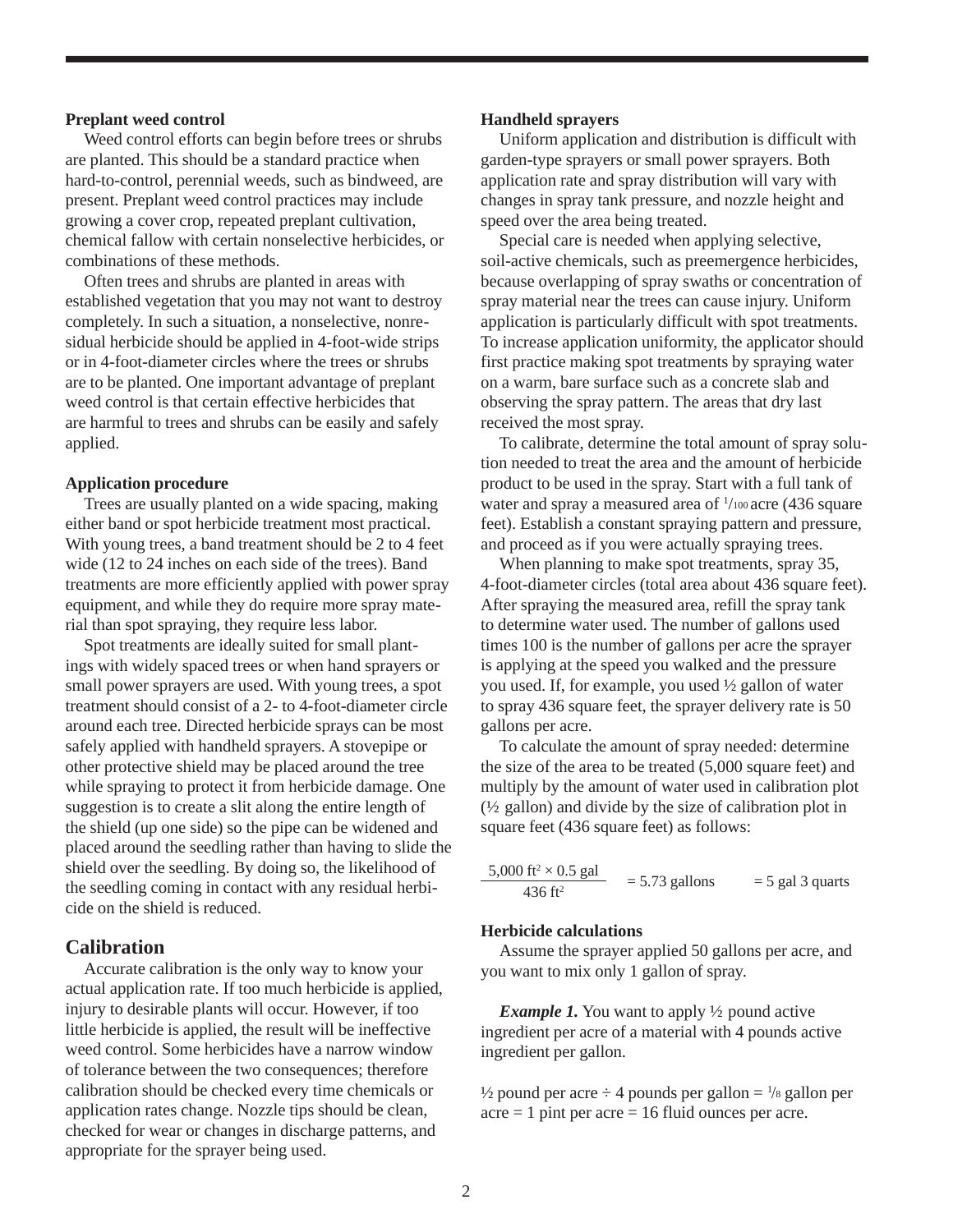16 fluid ounces per acre  $\div$  50 gallons per acre = 0.32 ounces per gallon.

Put some water in the sprayer, add the chemical, and fill to 1 gallon.

*Example 2.* You want to apply 8 pounds of active ingredient per acre of a 75 percent wettable powder.

8 pounds per acre  $\div$  0.75 = 10.7 pounds of product to be applied per acre.

10.7 pounds per acre  $\times$  16 ounces per pound = 170.7 ounces per acre.

170.7 ounces per acre  $\div$  50 gallons per acre = 3.4 ounces per gallon.

*Example 3.* You want to apply 2 pounds active ingredient per acre of a 3-pound-per-gallon herbicide.

2 pounds active ingredient  $\div$  3 pounds per gallon = 0.666 gallons per acre.

0.666 gallons per acre  $\times$  128 fluid ounces per gal = 85.3 fluid ounces per gallon

85.3 fluid ounces per gallon  $\div$  50 gallons per acre = 1.7 fluid ounces per gallon

#### **Large power sprayers**

Large, agricultural-type sprayers can be used in young plantings when trees are small enough to clear the equipment.

To calibrate a sprayer, follow these steps: (A worksheet is provided on the back page)

1. Determine the volume of output per minute by sprayer

> Example: At 30 pounds per square inch, one nozzle delivers 44 ounces per minute. So if the boom has two nozzles, it delivers 88 ounces per minute. Therefore 88 ounces per minute divided by 128 ounces (the number of ounces in 1 gallon)  $=$ 0.6875 gallons per minute.

2. Determine the width of coverage the boom produces.

> Example: Each nozzle produces 18-inch-wide bands. If there are two nozzles, the coverage  $=$ 36 inches

3. Determine the total amount of water to be applied by acre. This is found on the label of the product being used.

Example: A herbicide label may recommend 5 to 20 gallons per acre be applied

4. Determine the equipment (tractor) travel speed so the correct amount of water per acre to be applied (#3 above) is delivered.

Example: The boom delivers 0.6875 gallons per minute at 30 pounds per square inch. You decide to deliver 20 gallons of water per acre in accordance with the recommendations from the label. You now need to determine the total gallons per acre per minute that the boom delivers. Therefore divide  $0.6875$  gallons per minute by 20 gallons =  $0.03438$ gallons per acre per minute. Next multiply the total square feet found in 1 acre (43,560 square feet per acre) by the total gallons per acre per minute delivered by the sprayer. (0.03438 gallons per acre per minute  $\times$  43,560 square feet per acre = 1497.59 square feet per minute). You know that it takes 1497.59 square feet to deliver 20 gallons of water per acre using your nozzles.

5. However, you do not need to know how many square feet it takes for the tractor to apply 20 gallons of water in 1 minute. Rather, you need to know how many linear feet the tractor must travel in 1 minute to apply 20 gallons. So:

Example: The tractor must cover 1497.59 square feet in 1 minute to apply 20 gallons of water per acre. So divide 1497.59 square feet by the width of the spray boom pattern (#2 above which is 36 inches or 3 feet). Therefore, 1497.59 divided by 3  $= 499.19$  feet in 1 minute.

6. Lastly, measure out 499 feet and travel that distance using different speeds until you travel 499 feet in 1 minute.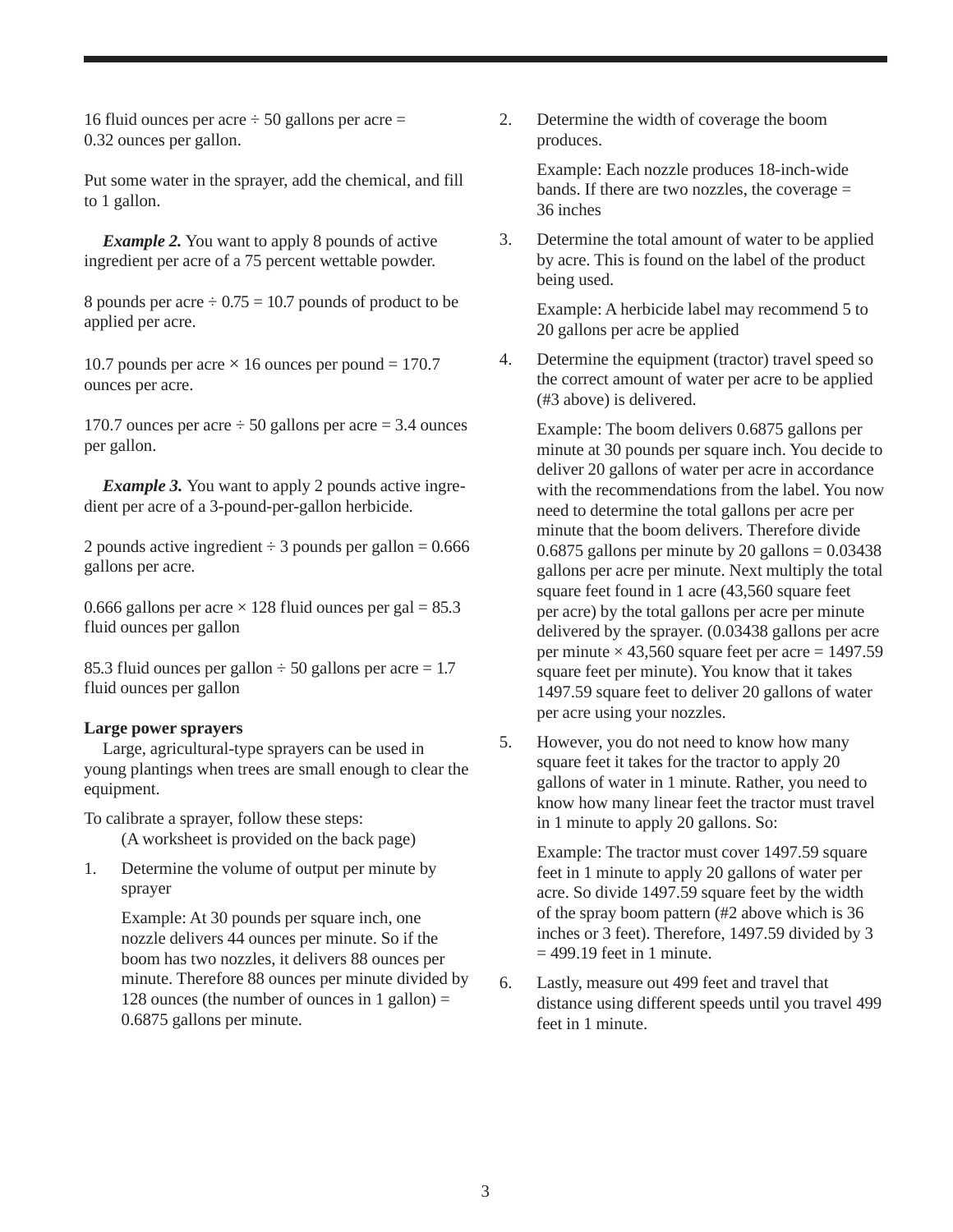| <b>Chemical</b>                                |                    | <b>Amount</b> to               |                                                                                                                                                                                                                                                                                                                                                                                           |  |  |  |  |  |  |
|------------------------------------------------|--------------------|--------------------------------|-------------------------------------------------------------------------------------------------------------------------------------------------------------------------------------------------------------------------------------------------------------------------------------------------------------------------------------------------------------------------------------------|--|--|--|--|--|--|
| <b>Product Name</b>                            | <b>Common Name</b> | <b>Apply per Acre</b> Comments |                                                                                                                                                                                                                                                                                                                                                                                           |  |  |  |  |  |  |
| <b>Preplant Treatments</b>                     |                    |                                |                                                                                                                                                                                                                                                                                                                                                                                           |  |  |  |  |  |  |
| Oust                                           | Sulfometuron       | $0.5 - 1.0$ ounce              | Preemergent control of many grass and broadleaf weeds.<br>Apply in fall prior to planting in spring. May be ineffective<br>on soils with pH above 6.9.                                                                                                                                                                                                                                    |  |  |  |  |  |  |
| Roundup                                        | Glyphosate         |                                | Postemergent, nonselective control for grass or broadleaf<br>weeds. Spray to wet with a 1 to 2 percent solution for herba-<br>ceous weeds and 2 percent for undesirable woody plants.                                                                                                                                                                                                     |  |  |  |  |  |  |
| Treflan                                        | Trifluralin        | $1 - 2$ pints                  | Excellent preemergent control for grass and weak for<br>broadleaf weeds. Requires incorporation within 24 hours.<br>May need to reapply for season-long control.                                                                                                                                                                                                                          |  |  |  |  |  |  |
| <b>Preemergent Treatments in New Plantings</b> |                    |                                |                                                                                                                                                                                                                                                                                                                                                                                           |  |  |  |  |  |  |
| Casoron 4G                                     | Dichlobenil        | $100 - 150$ pounds             | Controls annual grass and broadleaf and certain biennial<br>weeds. Don't apply until 4 weeks after planting. Apply on<br>weed-free soil.                                                                                                                                                                                                                                                  |  |  |  |  |  |  |
| Dacthal Flowable                               | <b>DCPA</b>        | $7 - 8$ quarts                 | Controls annual grass and certain broadleaf weeds. Apply<br>immediately after planting before weeds emerge. May need<br>to reapply for season-long control.                                                                                                                                                                                                                               |  |  |  |  |  |  |
| Gallery                                        | Isoxaben           | $0.66 - 1.33$ pounds           | Controls certain broadleaf weeds. Apply before weed<br>emergence. Soil must settle around the tree roots prior to<br>applying.                                                                                                                                                                                                                                                            |  |  |  |  |  |  |
| Goal T/O                                       | Oxyfluorfen        | $2 - 8$ pints                  | Controls certain annual grass and broadleaf weeds. Apply<br>prior to bud break or after new growth has hardened off in<br>conifer plantings. Care must be taken to avoid contact of<br>spray drift or mist with foliage or green bark of deciduous<br>trees; or apply before bud swell, or after dormancy in fall.<br>Two or three applications may be needed for season-long<br>control. |  |  |  |  |  |  |
| Pendulum WDG                                   | Pendimethalin      | $3.3 - 6.6$ pounds             | Controls most annual grass and certain broadleaf weeds.<br>Apply before weeds emerge and after the soil settles around<br>the roots. Use the lower application rate for short term<br>control and the higher rate for season-long control.                                                                                                                                                |  |  |  |  |  |  |
| Surflan A.S.                                   | Oryzalin           | $2 - 4$ quarts                 | Controls many grass and broadleaf weeds. Apply after the<br>soil has settled around the roots but before weeds emerge.                                                                                                                                                                                                                                                                    |  |  |  |  |  |  |
| Velpar L                                       | Hexazinone         | 4 pints                        | Controls many annual, biennial, and perennial herbaceous<br>and woody weeds. Use only with the tree species approved<br>on the label; it kills almost all other plants. Apply only after<br>soil settles around the roots. Apply before bud break or<br>direct spray to avoid foliage. Kills almost all weeds up to 4<br>inches in height.                                                |  |  |  |  |  |  |

# **Herbicide Recommendations**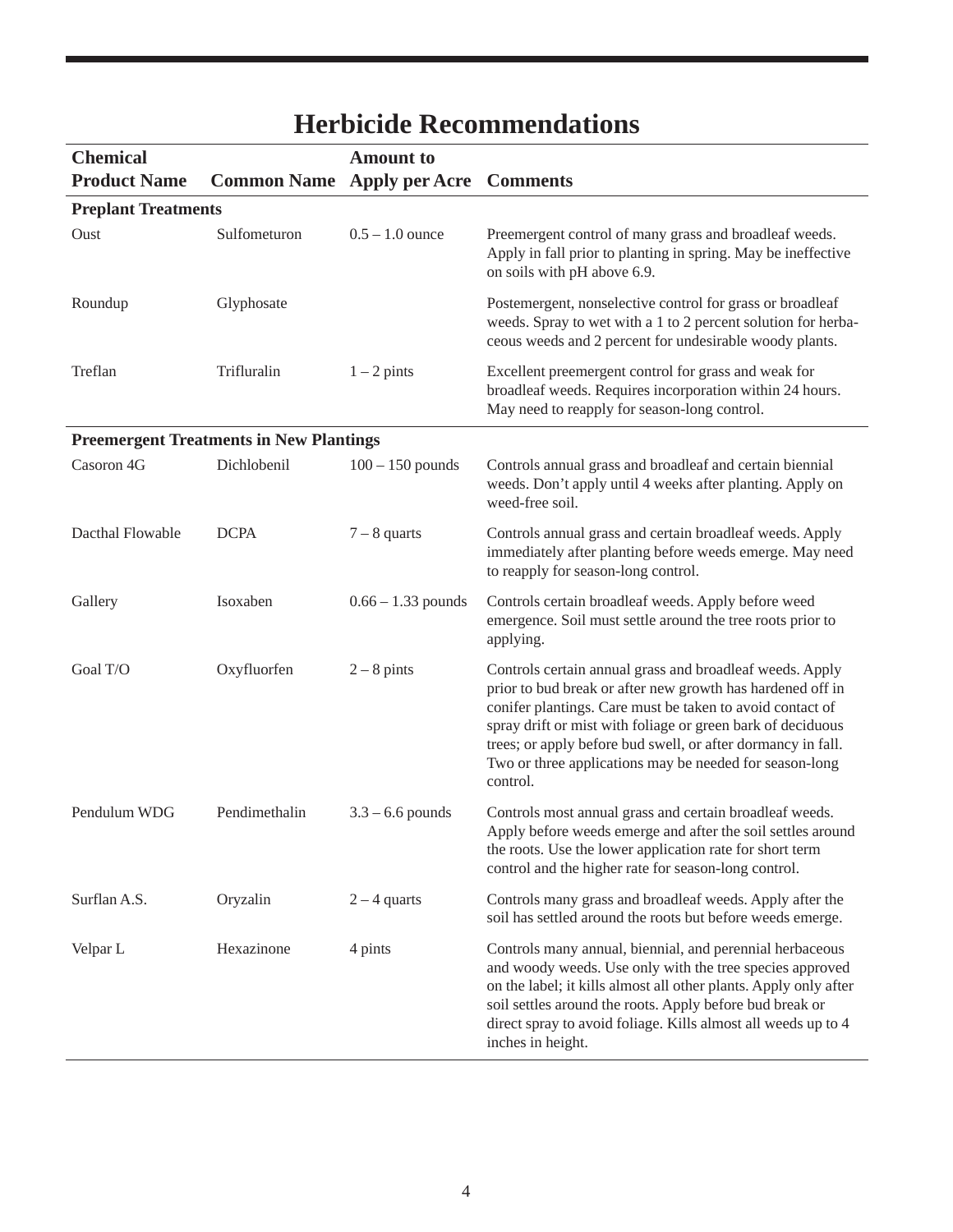| <b>Chemical</b><br><b>Product Name</b>              | <b>Common Name</b> | <b>Amount</b> to<br><b>Apply per Acre</b> | <b>Comments</b>                                                                                                                                                                                                                                                                                                                                                                                                                      |  |  |  |  |  |  |
|-----------------------------------------------------|--------------------|-------------------------------------------|--------------------------------------------------------------------------------------------------------------------------------------------------------------------------------------------------------------------------------------------------------------------------------------------------------------------------------------------------------------------------------------------------------------------------------------|--|--|--|--|--|--|
| <b>Preemergent Treatments in Established Plants</b> |                    |                                           |                                                                                                                                                                                                                                                                                                                                                                                                                                      |  |  |  |  |  |  |
| Casoron 4G                                          | Dichlobenil        | $100 - 150$ pounds                        | Controls annual grass and broadleaf and certain bien-<br>nial weeds. Apply late fall or early spring prior to weeds<br>emerging.                                                                                                                                                                                                                                                                                                     |  |  |  |  |  |  |
| Dacthal Flowable                                    | <b>DCPA</b>        | $7 - 8$ quarts                            | Controls annual grass and broadleaf and certain bien-<br>nial weeds. Apply late fall or early spring prior to weeds<br>emerging.                                                                                                                                                                                                                                                                                                     |  |  |  |  |  |  |
| Gallery                                             | Isoxaben           | $0.66 - 1.33$ pounds                      | Controls certain broadleaf weeds. Apply before weeds<br>emerge.                                                                                                                                                                                                                                                                                                                                                                      |  |  |  |  |  |  |
| Goal T/O                                            | Oxyfluorfen        | $5 - 10$ pints                            | Controls certain annual grass and broadleaf weeds. Apply<br>prior to bud break or after new growth has hardened off in<br>conifer plantings. Care must be taken to avoid contact of<br>spray drift or mist with foliage or green bark of deciduous<br>trees, or apply before bud swell. Or after dormancy in fall.<br>Two or three applications may be needed for season-long<br>control. Kills many weeds up to 4 inches in height. |  |  |  |  |  |  |
| Kerb WSP                                            | Pronamide          | $2 - 4$ pounds                            | Restricted Use Pesticide. For fall applications to estab-<br>lished woody plants for both preemergence and early<br>postemergence control of winter annual and perennial<br>grasses and chickweed, and for preemergence control only<br>of certain other broadleaf weeds and certain other grasses.<br>Do NOT soil incorporate.                                                                                                      |  |  |  |  |  |  |
| Oust                                                | Sulfometuron       | $0.5 - 1.0$ ounces                        | Controls many grass and broadleaf weeds. Apply in fall or<br>spring before weeds emerge or shortly thereafter. May be<br>ineffective on soils with pH above 6.9.                                                                                                                                                                                                                                                                     |  |  |  |  |  |  |
| Pendulum WDG                                        | Pendimethlin       | $3.3 - 6.6$ pounds                        | Controls most annual grass and certain broadleaf weeds.<br>Apply before weeds emerge. Use the lower application rate<br>for short-term control and the higher rate for season-long<br>control.                                                                                                                                                                                                                                       |  |  |  |  |  |  |
| Princep Liquid                                      | Simazine           | $2 - 4$ quarts                            | Controls wide variety of annual grass and broadleaf weeds.<br>Apply in late fall or early spring before weeds emerge.<br>Don't use until 1 year after planting. Use lower rate on<br>sandy soils.                                                                                                                                                                                                                                    |  |  |  |  |  |  |
| Velpar L                                            | Hexazinone         | 4 pints                                   | Controls many annual, biennial and perennial herbaceous<br>and woody weeds. Use only with the tree species approved<br>on the label; it kills most other plants. Apply before bud<br>break or direct spray to avoid foliage. Kills almost all weeds<br>up to 4 inches in height.                                                                                                                                                     |  |  |  |  |  |  |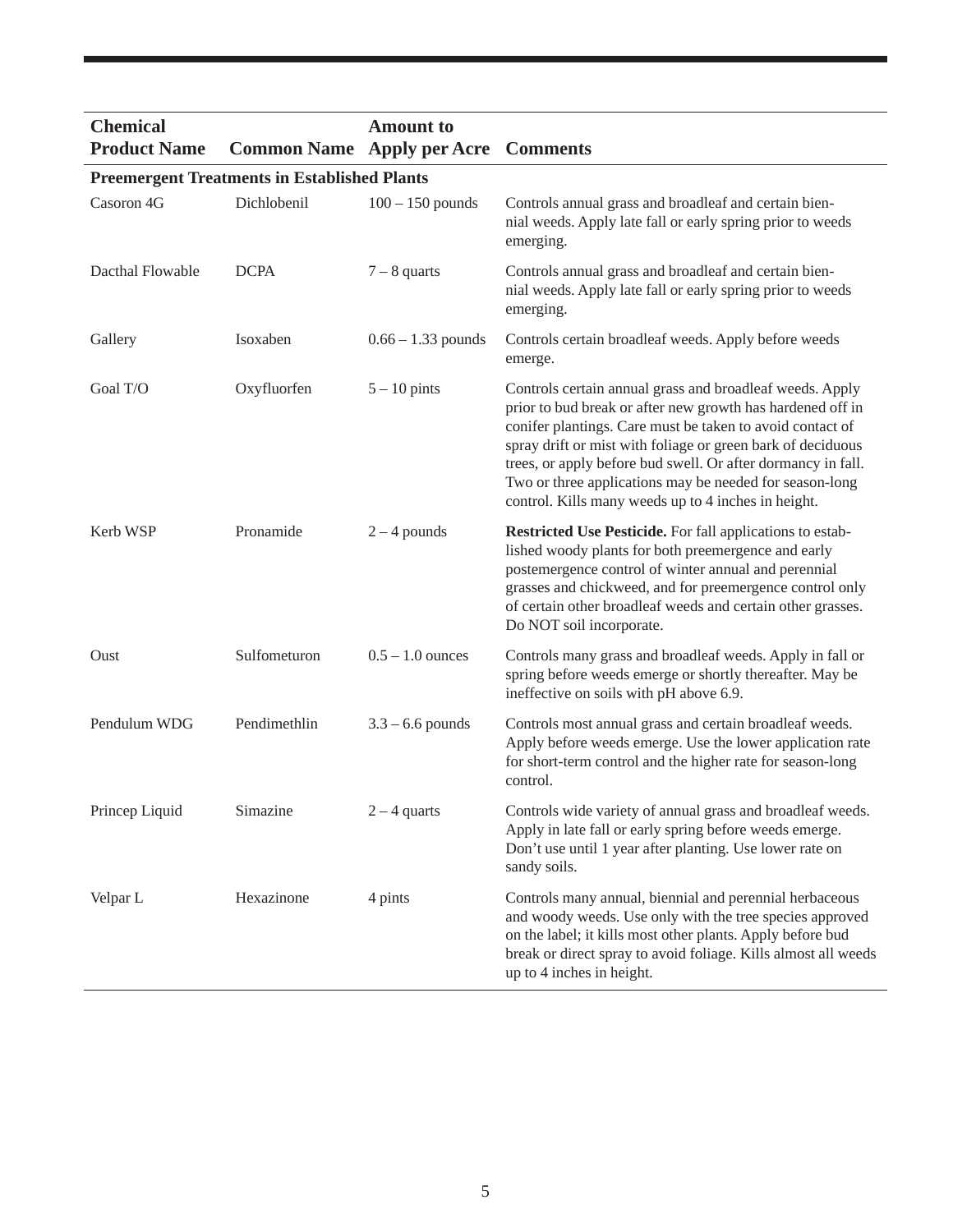| <b>Chemical</b>                                      |                    | <b>Amount</b> to      |                                                                                                                                                                                                                                                                                                                                                                                                                                      |  |  |  |  |  |  |
|------------------------------------------------------|--------------------|-----------------------|--------------------------------------------------------------------------------------------------------------------------------------------------------------------------------------------------------------------------------------------------------------------------------------------------------------------------------------------------------------------------------------------------------------------------------------|--|--|--|--|--|--|
| <b>Product Name</b>                                  | <b>Common Name</b> | <b>Apply per Acre</b> | <b>Comments</b>                                                                                                                                                                                                                                                                                                                                                                                                                      |  |  |  |  |  |  |
| <b>Postemergent Treatments in Established Plants</b> |                    |                       |                                                                                                                                                                                                                                                                                                                                                                                                                                      |  |  |  |  |  |  |
| Fusilade II                                          | Fluazifop-P-butyl  | $16 - 24$ ounces      | Controls annual and perennial grass weeds. Apply while<br>weeds are actively growing. Add nonionic surfactant.                                                                                                                                                                                                                                                                                                                       |  |  |  |  |  |  |
| Goal T/O                                             | Oxyfluorfen        | $5 - 10$ pints        | Controls certain annual grass and broadleaf weeds. Apply<br>prior to bud break or after new growth has hardened off in<br>conifer plantings. Care must be taken to avoid contact of<br>spray drift or mist with foliage or green bark of deciduous<br>trees, or apply before bud swell, or after dormancy in fall.<br>Two or three applications may be needed for season-long<br>control. Kills many weeds up to 4 inches in height. |  |  |  |  |  |  |
| Kerb WSP                                             | Pronamide          | $2 - 4$ pounds        | <b>Restricted Use Pesticide.</b> For fall applications to estab-<br>lished woody plants for both preemergence and early<br>postemergence control of winter annual and perennial<br>grasses and chickweed, and for preemergence control only of<br>certain other broadleaf weeds and certain other grasses. Do<br>not soil incorporate.                                                                                               |  |  |  |  |  |  |
| Poast                                                | Sethoxydim         | $1.5 - 2.5$ pints     | Controls many annual and perennial grass weeds. Apply<br>while weeds are actively growing. Add an oil concentrate at<br>2 pints per acre. Its safe use has not been determined on all<br>trees and shrubs. Test on a small area. Any adverse condi-<br>tions should be visible within 7 days. Use only on broadleaf<br>trees and shrubs.                                                                                             |  |  |  |  |  |  |
| Roundup                                              | Glyphosate         |                       | Postemergence, nonselective control for grass or broadleaf<br>weeds. Spray to wet with a 1 to 2 percent solution for<br>herbaceous weeds and 2 percent for undesirable woody<br>plants. Kills all green plant material - keep off foliage of<br>desirable plants.                                                                                                                                                                    |  |  |  |  |  |  |
| Stinger                                              | Clopyralid         | $0.25 - 0.33$ pints   | This is a selective, postemergence control of broadleaf<br>weeds. Can be applied over the top of actively growing<br>trees. Apply to actively growing weeds.                                                                                                                                                                                                                                                                         |  |  |  |  |  |  |
| Vantage                                              | Sethoxydim         | $2.2 - 3.75$ pints    | Controls many annual and perennial grass weeds. Apply<br>while weeds are actively growing. It will slow or stop grass<br>growth within 2 days. Burnback may take 3 weeks.                                                                                                                                                                                                                                                            |  |  |  |  |  |  |
| Velpar L                                             | Hexazinone         | 4 pints               | Controls many annual, biennial and perennial herbaceous<br>and woody weeds. Use only with the tree species approved<br>on the label; it kills most other plants. Apply only after soil<br>settles around the roots. Apply before bud break or direct<br>spray to avoid foliage. Kills most weeds up to 4 inches in<br>height.                                                                                                        |  |  |  |  |  |  |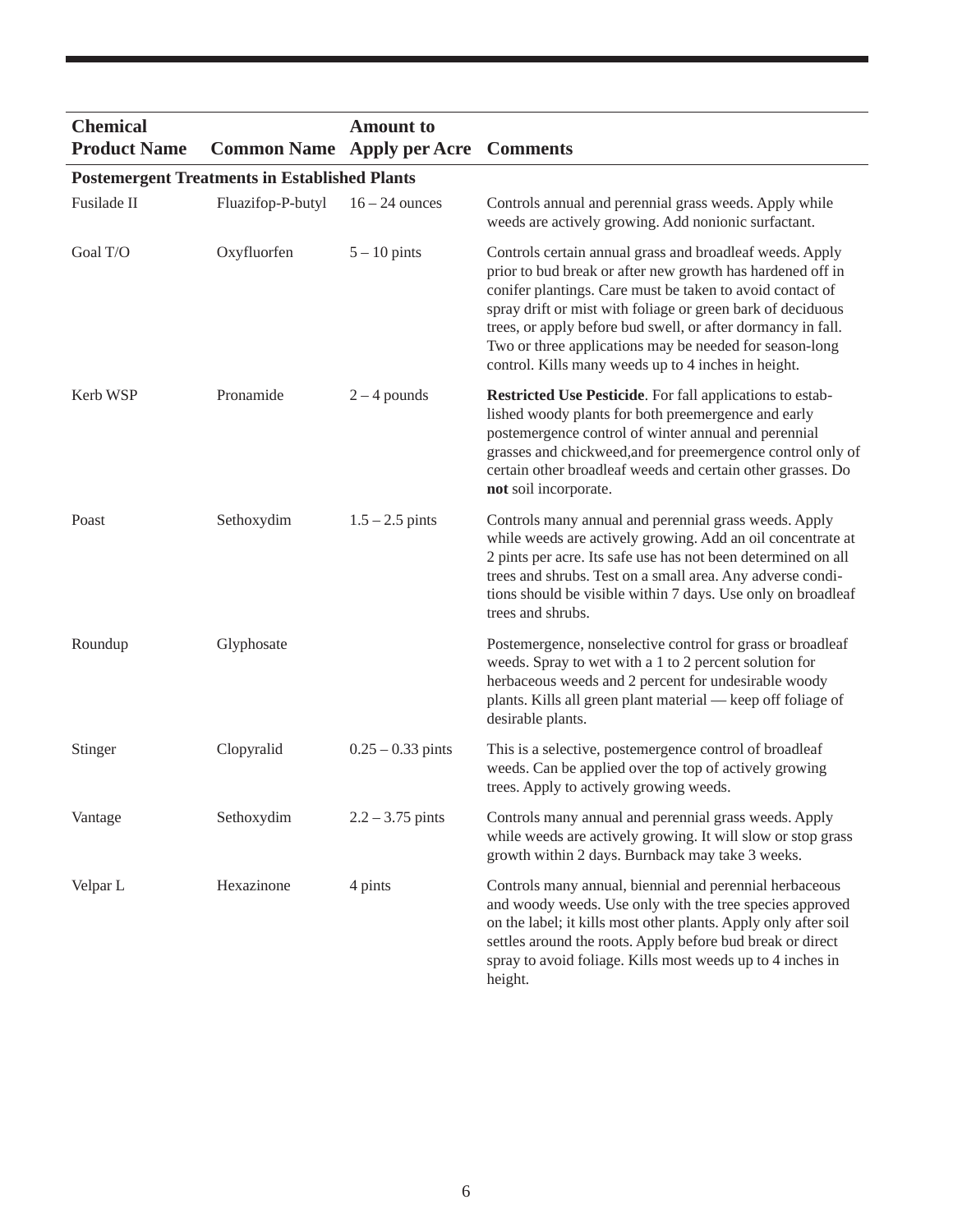# **Summary of Tree-Herbicide Compatibility per 2006 Labels**

|                     | Dacthal W75<br>$(AG, AB)$ | $\begin{array}{c} \textbf{Casoron 4G} \\ \textbf{(AG, AB, BW)} \end{array}$ | ${\bf Fusilade\ II} \atop (AG, PG)$ | $\begin{array}{c} \textbf{Gallery} \\ \textbf{(AB, BW, PB)} \end{array}$ | $\rm_{(AG,AB)}^{Coal$ T/O | $\begin{array}{c} \textbf{Kerb WSP} \\ \textbf{(AG, PG, AB)} \end{array}$ |                                                                     | Pendulum WDG $\left( \begin{smallmatrix} \widehat{A}\widehat{G},AB \end{smallmatrix} \right)$ | Princep Liquid**<br>(AG, AB) | Stinger<br>(AB, BW) | Surflan A.S.<br>$(AG, AB)$ |                                                                      | Vantage<br>(AG, PG) | Velpar L $_{\rm (AL)}$ |
|---------------------|---------------------------|-----------------------------------------------------------------------------|-------------------------------------|--------------------------------------------------------------------------|---------------------------|---------------------------------------------------------------------------|---------------------------------------------------------------------|-----------------------------------------------------------------------------------------------|------------------------------|---------------------|----------------------------|----------------------------------------------------------------------|---------------------|------------------------|
|                     |                           |                                                                             |                                     |                                                                          |                           |                                                                           | $\mathop{{\bf Oust}}\limits_{\left( {\rm AG}, \, {\rm AB} \right)}$ |                                                                                               |                              |                     |                            | $\begin{array}{c} \textbf{Treflan} \\ \textbf{(AG, AB)} \end{array}$ |                     |                        |
| Arborvitae          | $\times$                  | $\times$                                                                    | $\times$                            | $\times$                                                                 | $\times$                  | $\times$                                                                  |                                                                     |                                                                                               | $\times$                     |                     | $\times$                   |                                                                      | $\times$            |                        |
| Austrian pine       | $\times$                  |                                                                             | $\times$                            | $\times$                                                                 | $\times$                  | $\times$                                                                  |                                                                     | $\times$                                                                                      | $\times$                     |                     | $\times$                   | $\times$                                                             | $\times$            | $\times$               |
| <b>Bald</b> cypress |                           |                                                                             |                                     |                                                                          |                           |                                                                           |                                                                     | $\times$                                                                                      |                              |                     |                            | $\times$                                                             |                     |                        |
| <b>Bur Oak</b>      | $\times$                  | $\times$                                                                    |                                     |                                                                          |                           | $\times$                                                                  | $\times$                                                            |                                                                                               |                              |                     | $\times$                   |                                                                      |                     |                        |
| Chinkapin oak       | $\times$                  | $\times$                                                                    |                                     |                                                                          |                           | $\times$                                                                  | $\times$                                                            | $\times$                                                                                      |                              |                     | $\times$                   |                                                                      |                     |                        |
| Cotoneaster         | $\times$                  | $\times$                                                                    | $\times$                            |                                                                          |                           | $\times$                                                                  |                                                                     |                                                                                               | $\times$                     |                     |                            |                                                                      | $\times$            |                        |
| Cottonwood          | $\times$                  | $\times$                                                                    |                                     | $\times$                                                                 | $\times$                  |                                                                           |                                                                     | $\times$                                                                                      |                              | $\times$            | $\times$                   | $\times$                                                             |                     |                        |
| Dogwood             | $\times$                  | $\times$                                                                    |                                     |                                                                          |                           | $\times$                                                                  |                                                                     | $\times$                                                                                      | $\times$                     |                     |                            |                                                                      |                     |                        |
| Fragrant sumac      |                           |                                                                             | $\times$                            |                                                                          |                           |                                                                           |                                                                     |                                                                                               |                              |                     |                            |                                                                      |                     |                        |
| Golden currant      |                           |                                                                             |                                     | $\times$                                                                 |                           |                                                                           |                                                                     |                                                                                               |                              |                     |                            |                                                                      |                     |                        |
| Green ash           | $\times$                  | $\times$                                                                    | $\times$                            |                                                                          | $\times$                  | $\times$                                                                  | $\times$                                                            |                                                                                               | $\times$                     |                     | $\times$                   |                                                                      |                     |                        |
| Hackberry           |                           | $\times$                                                                    | $\times$                            |                                                                          |                           |                                                                           |                                                                     |                                                                                               |                              |                     |                            |                                                                      | $\times$            |                        |
| Honeylocust         | $\times$                  | $\times$                                                                    | $\times$                            | $\times$                                                                 |                           | $\times$                                                                  |                                                                     | $\times$                                                                                      | $\times$                     |                     | $\times$                   | $\times$                                                             | $\times$            |                        |
| Lacebark elm        | $\times$                  | $\times$                                                                    |                                     | $\times$                                                                 |                           | $\times$                                                                  |                                                                     |                                                                                               |                              |                     | $\times$                   |                                                                      | $\times$            |                        |
| Lilac               | $\times$                  | $\times$                                                                    |                                     | $\times$                                                                 | $\times$                  |                                                                           |                                                                     | $\times$                                                                                      |                              |                     |                            | $\times$                                                             | $\times$            |                        |
| Pecan               |                           | $\times$                                                                    |                                     | $\times$                                                                 | $\times$                  |                                                                           |                                                                     | $\times$                                                                                      | $\times$                     |                     | $\times$                   |                                                                      |                     |                        |
| Plum                |                           |                                                                             |                                     | $\times$                                                                 | $\times$                  |                                                                           |                                                                     | $\times$                                                                                      |                              |                     |                            | $\times$                                                             | $\times$            |                        |
| Ponderosa pine      | $\times$                  |                                                                             | $\times$                            |                                                                          | $\times$                  | $\times$                                                                  | $\times$                                                            |                                                                                               |                              | $\times$            | $\times$                   |                                                                      | $\times$            | $\times$               |
| Red oak             | $\times$                  | $\times$                                                                    |                                     | $\times$                                                                 | $\times$                  | $\times$                                                                  | $\times$                                                            | $\times$                                                                                      | $\times$                     |                     | $\times$                   | $\times$                                                             |                     |                        |
| Redbud              | $\times$                  |                                                                             | $\times$                            | $\times$                                                                 | $\times$                  | $\times$                                                                  |                                                                     |                                                                                               |                              |                     | $\times$                   | $\times$                                                             |                     |                        |
| Redcedar            | $\times$                  | $\times$                                                                    | $\times$                            | $\times$                                                                 | $\times$                  | $\times$                                                                  |                                                                     | $\times$                                                                                      | $\times$                     |                     | $\times$                   |                                                                      | $\times$            |                        |
| Rocky Mt. juniper   | $\times$                  | $\times$                                                                    | $\times$                            | $\times$                                                                 | $\times$                  | $\times$                                                                  |                                                                     | $\times$                                                                                      | $\times$                     |                     | $\times$                   |                                                                      |                     |                        |
| Russian mulberry    |                           |                                                                             |                                     | $\times$                                                                 |                           |                                                                           |                                                                     |                                                                                               |                              |                     | $\times$                   |                                                                      |                     |                        |
| Sawtooth Oak        | $\times$                  |                                                                             |                                     | $\times$                                                                 |                           |                                                                           | $\times$                                                            |                                                                                               |                              |                     |                            |                                                                      |                     |                        |
| Siberian elm        | $\times$                  | $\times$                                                                    |                                     |                                                                          |                           | $\times$                                                                  |                                                                     |                                                                                               | $\times$                     |                     |                            |                                                                      |                     |                        |
| Silver maple        | $\times$                  | $\times$                                                                    | $\times$                            | $\times$                                                                 |                           |                                                                           |                                                                     |                                                                                               |                              |                     | $\times$                   | $\times$                                                             | $\times$            |                        |
| Sycamore            | $\times$                  |                                                                             | $\times$                            | $\times$                                                                 | $\times$                  |                                                                           | $\times$                                                            | $\times$                                                                                      |                              |                     |                            |                                                                      |                     |                        |
| Walnut              | $\times$                  |                                                                             |                                     | $\times$                                                                 | $\times$                  | $\times$                                                                  |                                                                     | $\times$                                                                                      | $\times$                     |                     | $\times$                   | $\times$                                                             | $\times$            |                        |
| White pine          | $\times$                  |                                                                             | $\times$                            | $\times$                                                                 | $\times$                  | $\times$                                                                  | $\times$                                                            | $\times$                                                                                      | $\times$                     | $\times$            | $\times$                   | $\times$                                                             | $\times$            |                        |

 $\times$  indicates label-approved species compatibility per 2006 product label

 $*$  AG = certain annual grass plants

AB = certain annual broadleaf weeds

BW = certain biennial weeds

PG = certain perennial grass weeds

PB = certain perennial broadleaf weeds

 $ALL = all types with certain restrictions$ 

\*\* Use Princip 4L for plum, pecan, and walnut.